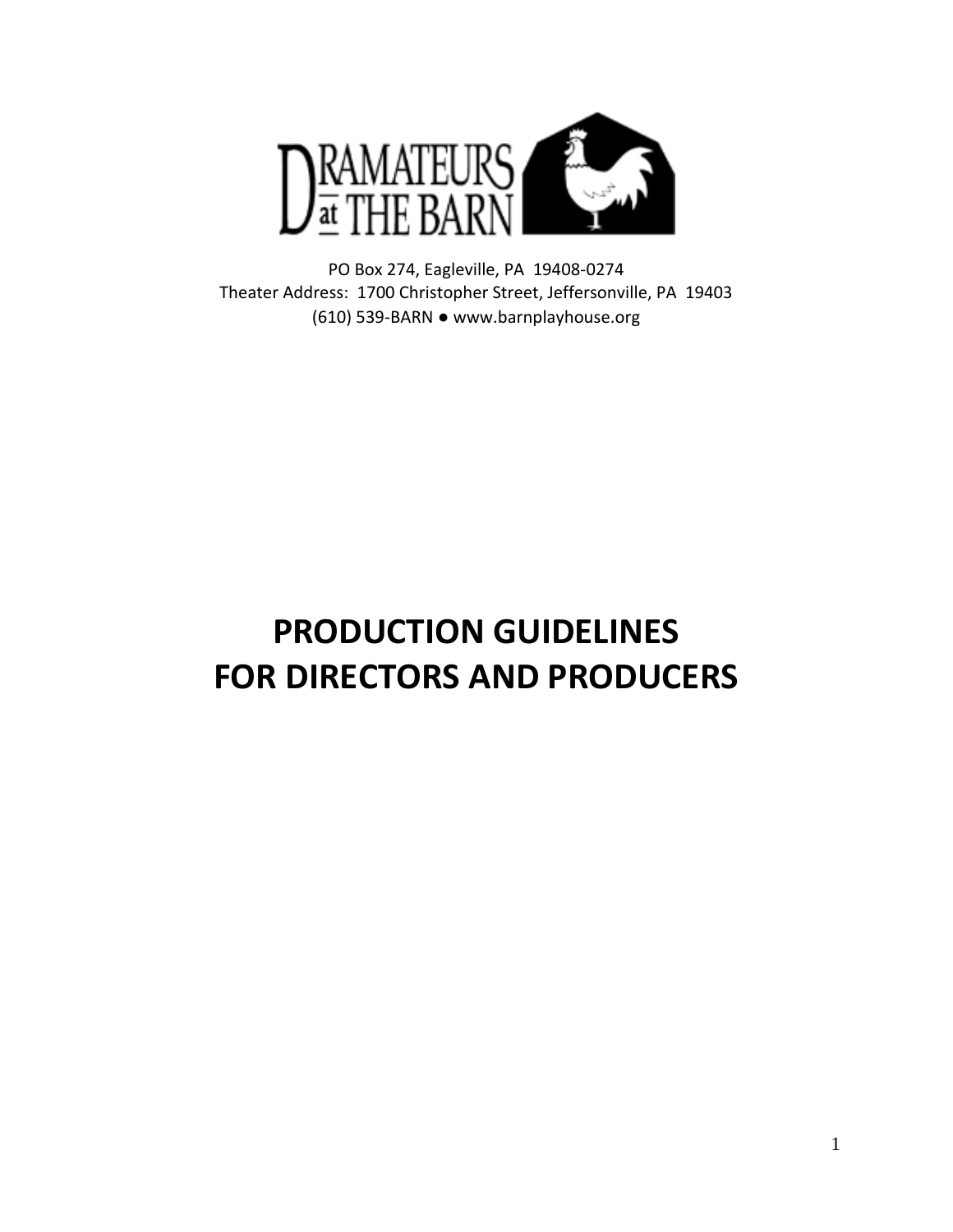Dear Directors and Producers,

 The Board of Directors and the Play Production Committee thank you for volunteering to direct and/or produce a production with The Dramateurs. We wish you much success with your show and hope you have an enjoyable experience working at The Barn.

 We think you will find this booklet helpful. Its purpose is to provide some direction with regards to organizing a production at The Barn, as well as building utilization. First, and perhaps most importantly, we want to emphasize that it is imperative you work collaboratively with the Board, Play Production, and all other appropriate standing committees whose responsibility it is to help ensure the success of each production, as well as the success of the organization. While it may not be totally complete, we have attempted to address the many questions and concerns that have surfaced in the past.

 If you are not sure of a policy or procedure or if you have any questions or doubts, contact a member of the Play Production Committee or the appropriate standing committee chair. They will be happy to assist you.

 Please note that this edition includes a section on building security. We ask that you read it carefully so that you fully understand your responsibilities in making sure the building is secure.

Enjoy your production! We are most grateful for your work.

Sincerely, The Dramateurs, Inc. Board of Directors and the Play Production Committee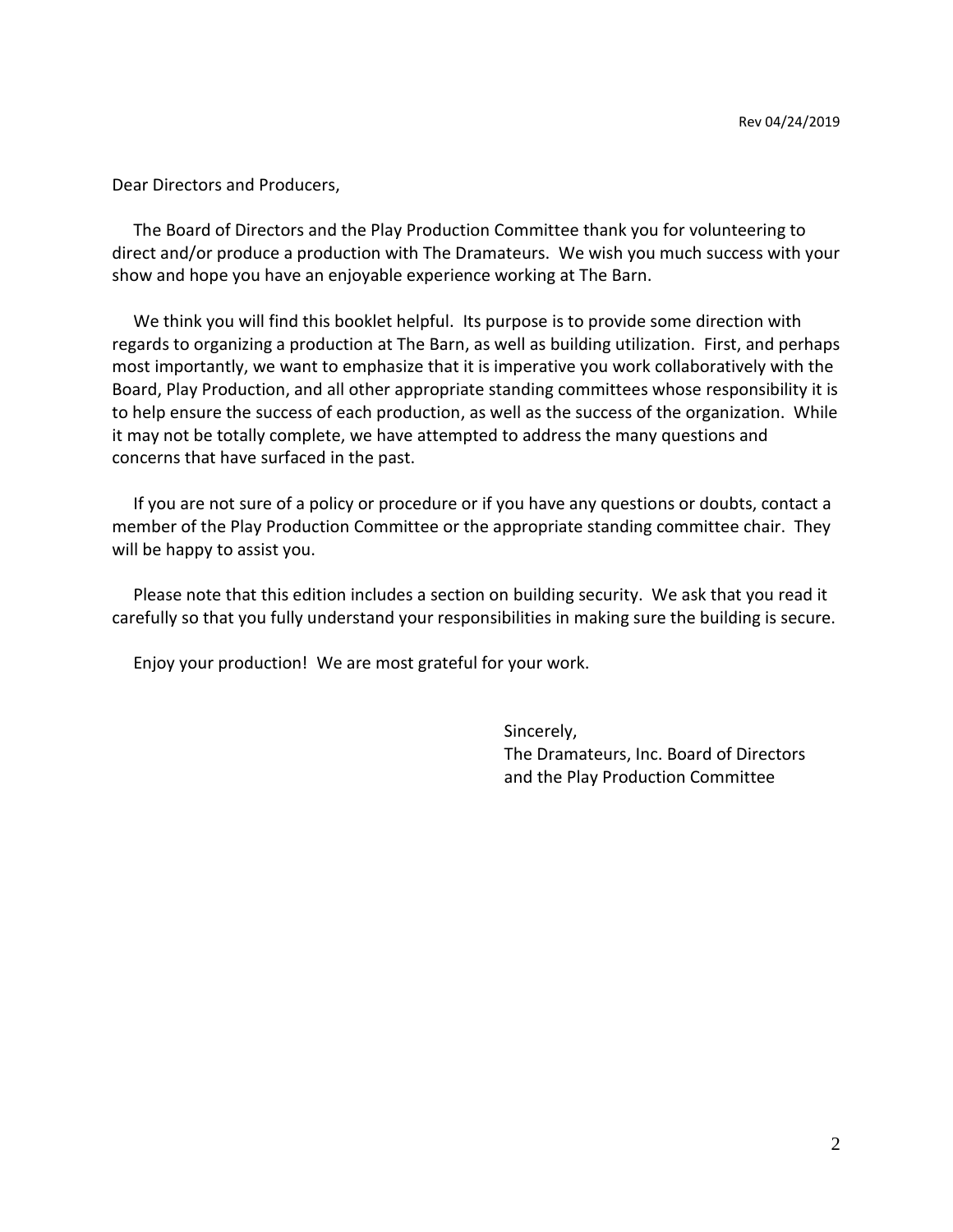**A. JOB DESCRIPTIONS:** The following are listed in our organization's By-Laws**.** *Please review these descriptions. They differ in some ways from the same jobs at other theaters.*

**NOTE: THE FOLLOWING PRODUCTION STAFF MEMBERS ARE REQUIRED TO BECOME MEMBERS OF THE ORGANIZATION BEFORE BEGINNING WORK ON THE PRODUCTION. PLEASE CONTACT THE MEMBERSHIP CHAIR WITH QUESTIONS.** 

### **Director:**

"The Director shall be responsible for running and organizing auditions, scheduling rehearsals and for the interpretation of the presentation of the production and for the performers therein. The Director shall have final approval of all technical and administrative aspects of the production. The Director shall be appointed by the Play Production Committee for each production, subject to Board approval."

#### **Producer:**

"The Producer is directly responsible to the Director and shall be in charge of supervising and coordinating the technical, financial and administrative aspects of the production."

In the case of musicals or other plays where scripts are rented, it is the responsibility of the producer to collect a \$25 script deposit from each cast member. Deposits should be given by check and will be returned on closing night, provided the script is returned in good condition. **Note: If there is no Producer appointed, the Director shall assume these responsibilities.**

#### **Stage Manager:**

"The Stage Manager shall work under direct authority of the Director in supervising and coordinating all backstage activities until the night of the first performance when he or she shall assume full charge of backstage."

# **Note: The stage crew is answerable to the Stage Manager during the entire rehearsal and performance schedule.**

#### **Music Director:**

If necessary to the production, the music director shall work under the direct authority of the director in teaching music related to the production and securing, coordinating and supervising the orchestra and its musicians.

#### **Choreographer:**

If necessary to the production, the choreographer shall work under the direct authority of the director in teaching and executing all dance routines related to the productions.

#### **B. ADDITIONAL PRODUCTION STAFF:**

It is the responsibility of every director to solicit and organize his/her own production staff. If any director needs help with staff, the Play Production Committee can suggest names of members who have prior experience in most areas.

The following production staff members may have questions concerning their work during your production. They should contact the appropriate committee chair with questions or concerns.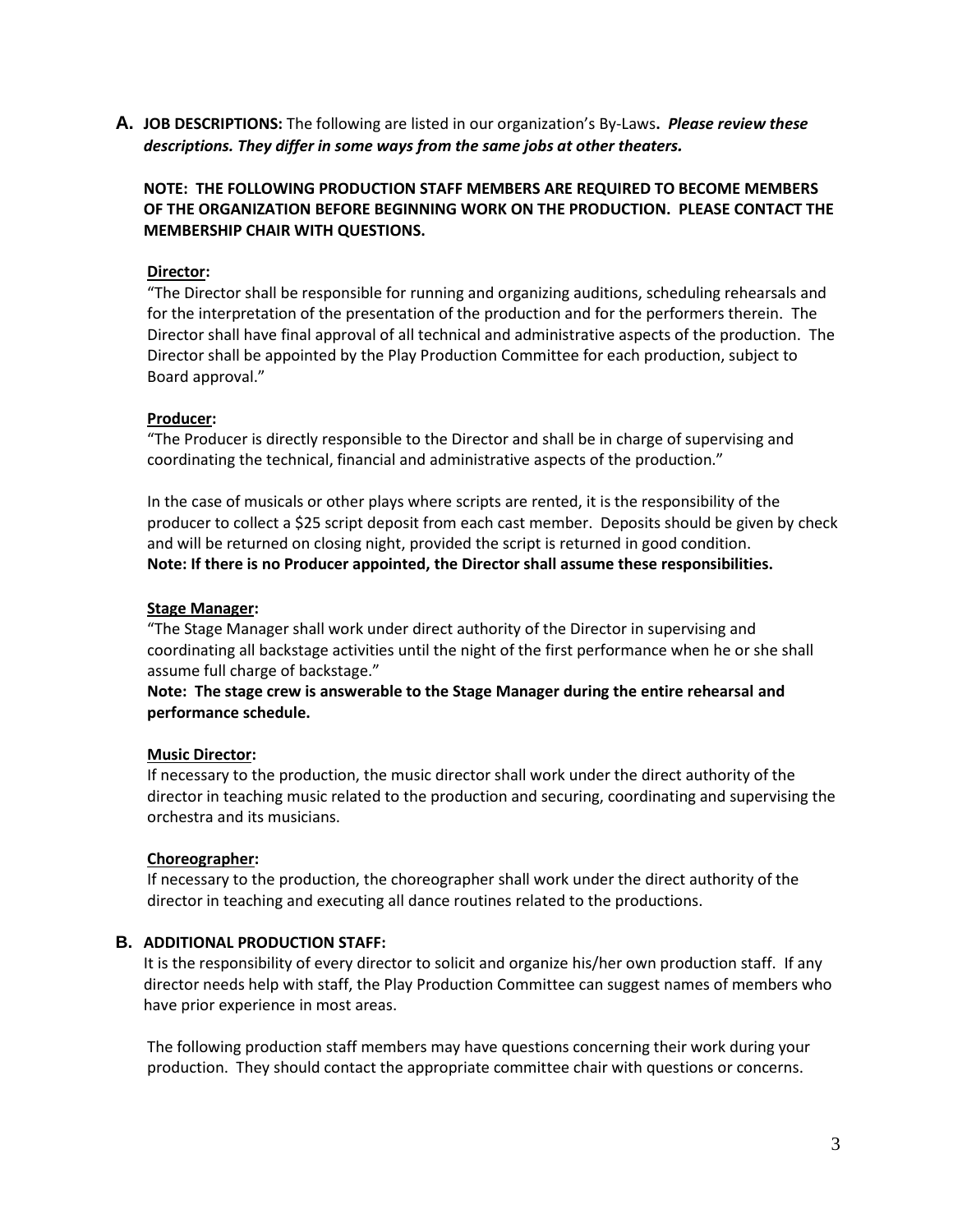# **Costumer:**

Designs, acquires, or makes costumes as necessary for the production. The costumer is responsible for the care and cleaning of the costumes prior to returning them to the costume room.

#### **Lighting Designer:**

Designs and sets lights for the production.

#### **Lighting Technician:**

Runs lights for rehearsals and for all performances. The designer and technician may be the same person.

#### **Set Designer:**

Designs the ground plan and concept for the setting of the show.

#### **Master Carpenter:**

Executes set designer's plans. The designer and carpenter may be the same person.

#### **Props Master:**

Designs, acquires or makes props as necessary.

#### **Sound Designer**

Designs a master plot of sound cues and mic assignments for the production. The designer and technician may be the same person.

### **Sound Technician:**

Runs microphones, sound cues, music, etc. and is responsible for the care and upkeep of the mics during the run of the show.

#### **Make-up:**

At the discretion of the Director, executes all specialized make-up relative to the production and may teach cast members the basics of theater application.

# **C. The Director's Connection to Standing Committees**

Listed below are the standing committees of the organization. Committees will assist staff with specific requirements or problems. Committees are not automatically in charge of their areas for *every* production. **Members of the production team are asked to adhere to the items below when planning a production.** If you have further questions regarding a specific area please contact the committee chair.

#### **Barn:**

**Do not change any permanent structure of the Barn**. If you have a question about what can or cannot be changed, contact the Barn (Facilities) Committee chair.

**Building security** is your responsibility. Please make sure ALL doors, (downstairs, the pit, the back of the auditorium and both front entrances) are secured when you close up the building.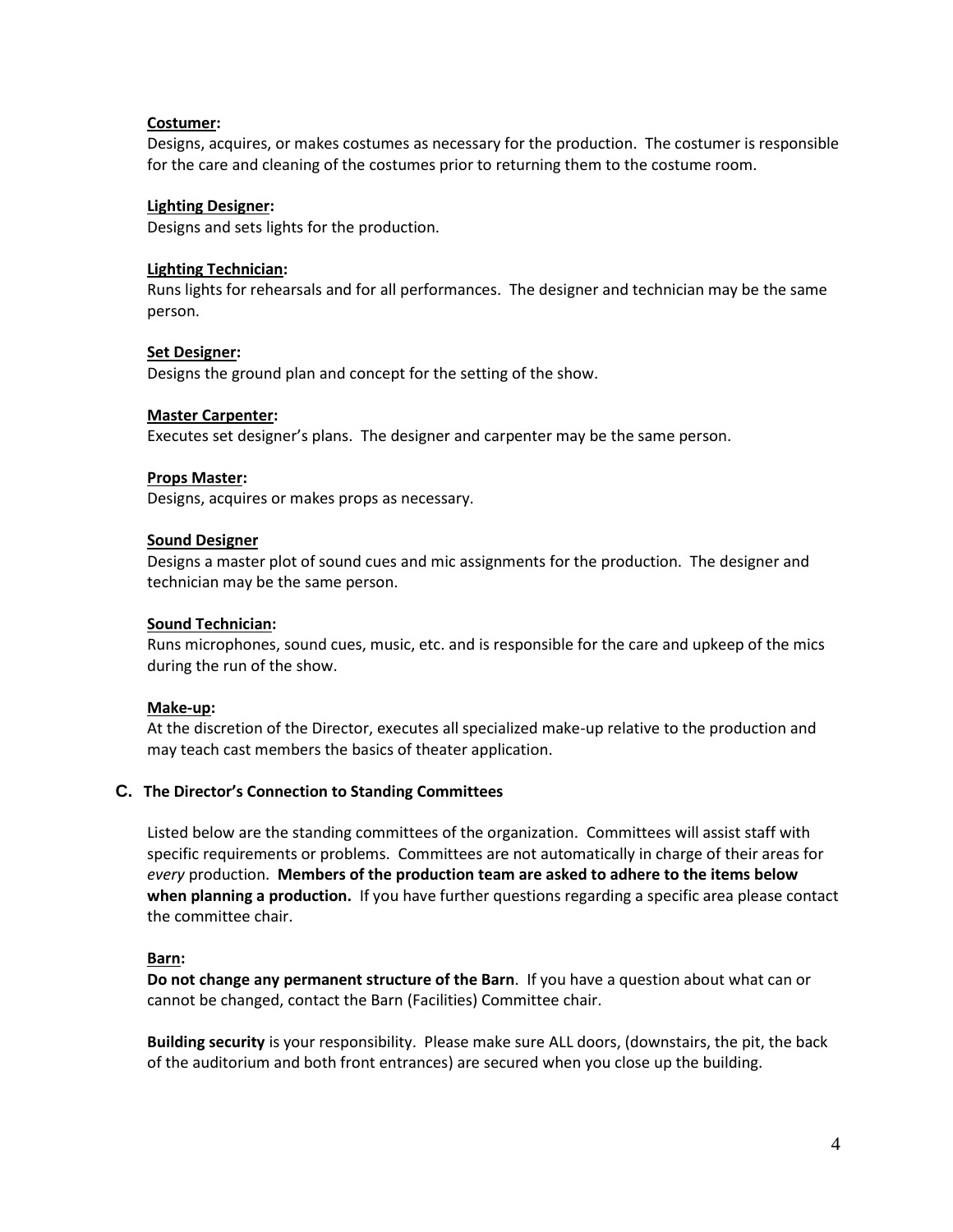# **Box Office:**

Cast and crew are encouraged make reservations for tickets. Clarify the following procedure with your cast and crew: *Reservations should be made by calling our voice mail at 610-539-BARN or ordering online a[t www.barnplayhouse.org.](http://www.barnplayhouse.org/) With the exception of membership tickets, reservations must be accompanied by valid credit card information or paid in advance with cash or check.*

**Note:** Directors who intend to use a center aisle, a stage thrust or change the regular configuration of seats in any way should take into consideration the required access to all exits and should contact the Box Office chair to discuss the seating plan.

# **Business and Finance:**

This committee will provide a form for budget preparation. The director should submit the budget to the committee for review and approval by the date chosen by the treasurer, chair of the committee. The treasurer will notify the director of the show's approved budget. If a director anticipates financial need beyond the approved budget amount, the Board recommends seeking outside funding sources (i.e. private donations, corporate sponsors, etc.) to cover the additional amount. The director/producer should contact the treasurer when ready for funds. **All receipts and/or unspent monies must be returned to the treasurer within 2 weeks of closing night.**

# **Costumes:**

Call the Costume Committee chair to gain access to the Costume Room. Costume guidelines will be posted in the costume room. No permanent alterations may be made without the approval of the Costume Committee. All costumes should be cleaned prior to returning them to the costume room.

# **Education:**

The second Friday of every production run has been designated as the date for the post-show talkback session with cast and crew. This date is announced in all publicity throughout the season. The Education Committee chair will contact each director to ensure the director, stage manager and a few actors are available for the talk-back session.

# **House:**

The House Committee will clean the lobby, all bathrooms, and auditorium before the show opens. We ask for your help with setting the seats. The cast and crew of each production are responsible for cleaning and removing trash on a regular basis during the rehearsal period and for keeping the downstairs tidy throughout the run of the show. Since we share the property with critters, no food or beverages should be left unprotected overnight.

# **Note: During set construction, paint brushes or paint supplies should be cleaned up in the paint/utility sink in the basement of the building ONLY! PLEASE DO NOT CLEAN brushes or other paint supplies in the bathrooms.**

Please have all construction materials, costumes, trash, and personal items cleared from the lobby and auditorium two (2) full days before opening night to allow for cleaning by the house committee. The committee stocks paper towels and toilet paper for the theater. Paper supplies are stored under the stage and can be accessed from the stage right stairs. Trash bags are located in the concession counters. If you find any supplies are running low, including paper towels, toilet paper, hand soap, water, etc. please notify the House Committee chair.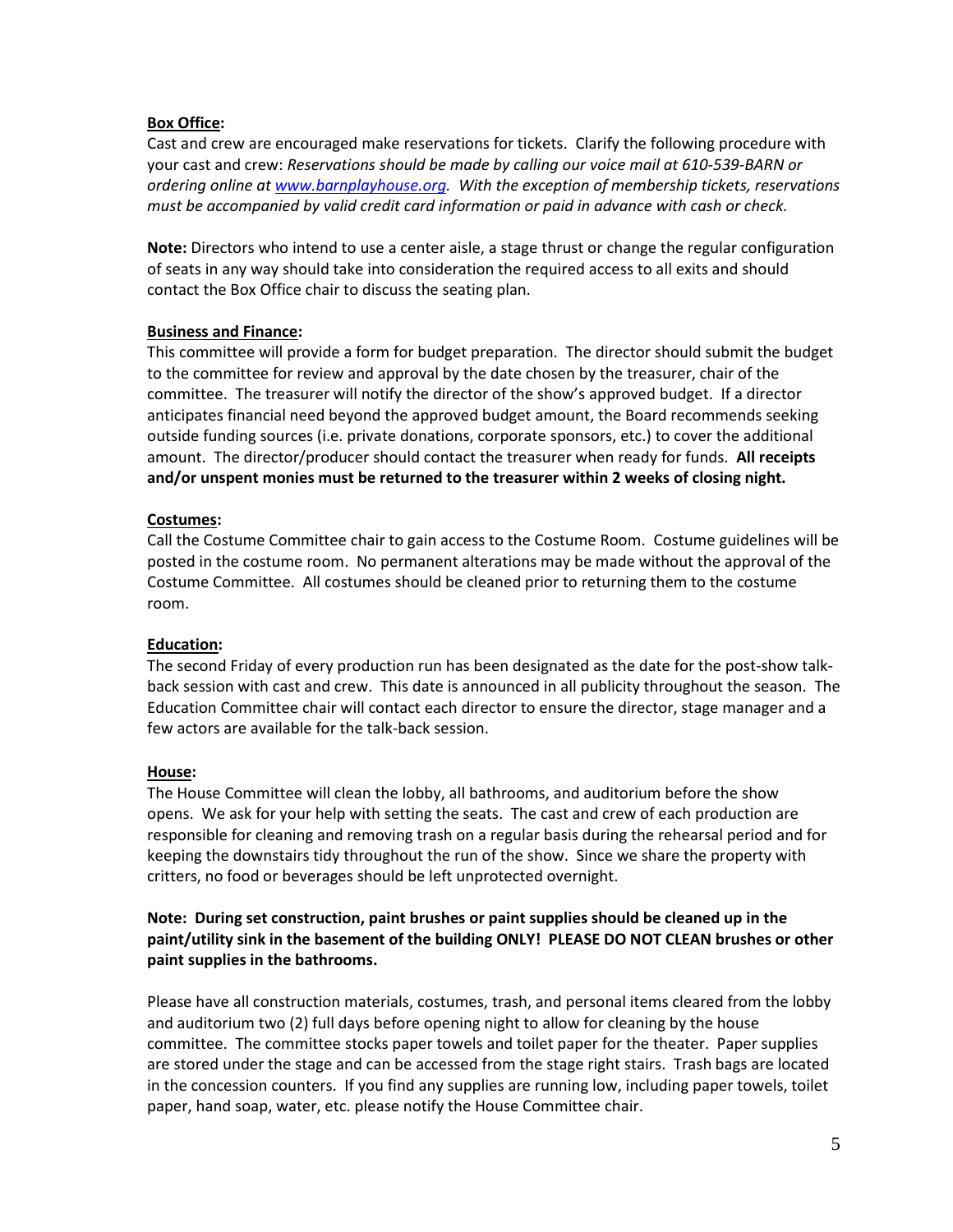This committee will also schedule ushers and purchase and serve concessions. If your cast members have relatives or friends who would like to see the show **more than once**, contact the committee chair to arrange for the individual to usher or help with concessions. Any time they work they will receive a free ticket. **Please emphasize this to your cast members.**

### **Lights and Sound:**

Contact the Lights and Sound Committee chair to gain access to the lighting booth. No major or permanent changes may be made without the approval of the Lights and Sound Committee. The use of stage lighting should be limited to tech week and performances. The Stage Manager should return all headsets to the lighting booth after each performance.

#### **Make-up:**

The director should contact the Make-Up Committee chair if there are any specialty items required for a particular production. Otherwise, a standard range of make-up will be provided. Most actors provide and do their own makeup, a practice that is both speedy and sanitary.

# **Membership:**

A committee member will stay in touch with the Director or Producer regarding outstanding membership dues. **Please make it very clear to all cast, crew and production staff that everyone working in the Barn is required to pay dues and sign an insurance release. If someone is unable to pay, they should make arrangements with the Membership chair.** Each paid member of the organization receives one comp ticket for each of the regular season productions. If a member is cast or working on the show, the ticket is transferable for that production only. Admission to fundraisers or special events (children's production, cabarets, socials, etc.) is not a part of the membership package.

Adults age 18 and above involved in any production or activity of the organization which includes minors must obtain and submit all necessary state clearances for volunteers working with youth. Our organization's full policy and information regarding how to apply for clearances can be found on our website a[t www.barnplayhouse\membership.](http://www.barnplayhouse/membership) If you have questions or need additional information, please contact the Membership Committee chair.

#### **Play Production:**

The committee provides standard audition forms. Special requirements may be added to the form. Give any changes to the committee. For all tech areas, this committee will suggest the names of members with prior experience should the Directors need to fill staff positions. The committee will provide directors with scripts and other materials. **The Director/Producer is responsible to ship back all rental scripts/scores to the production house within one week of show closing.**

#### **Properties:**

The Properties Committee maintains hand props, set dressing, etc. Please contact the chair for access to the room. If you need an unusual item not in our stock, we will try to help secure what you need. As is the case for other areas, do not make permanent alterations to properties without the approval of the committee. Return all rehearsal props and production props to the baskets provided by the committee chair.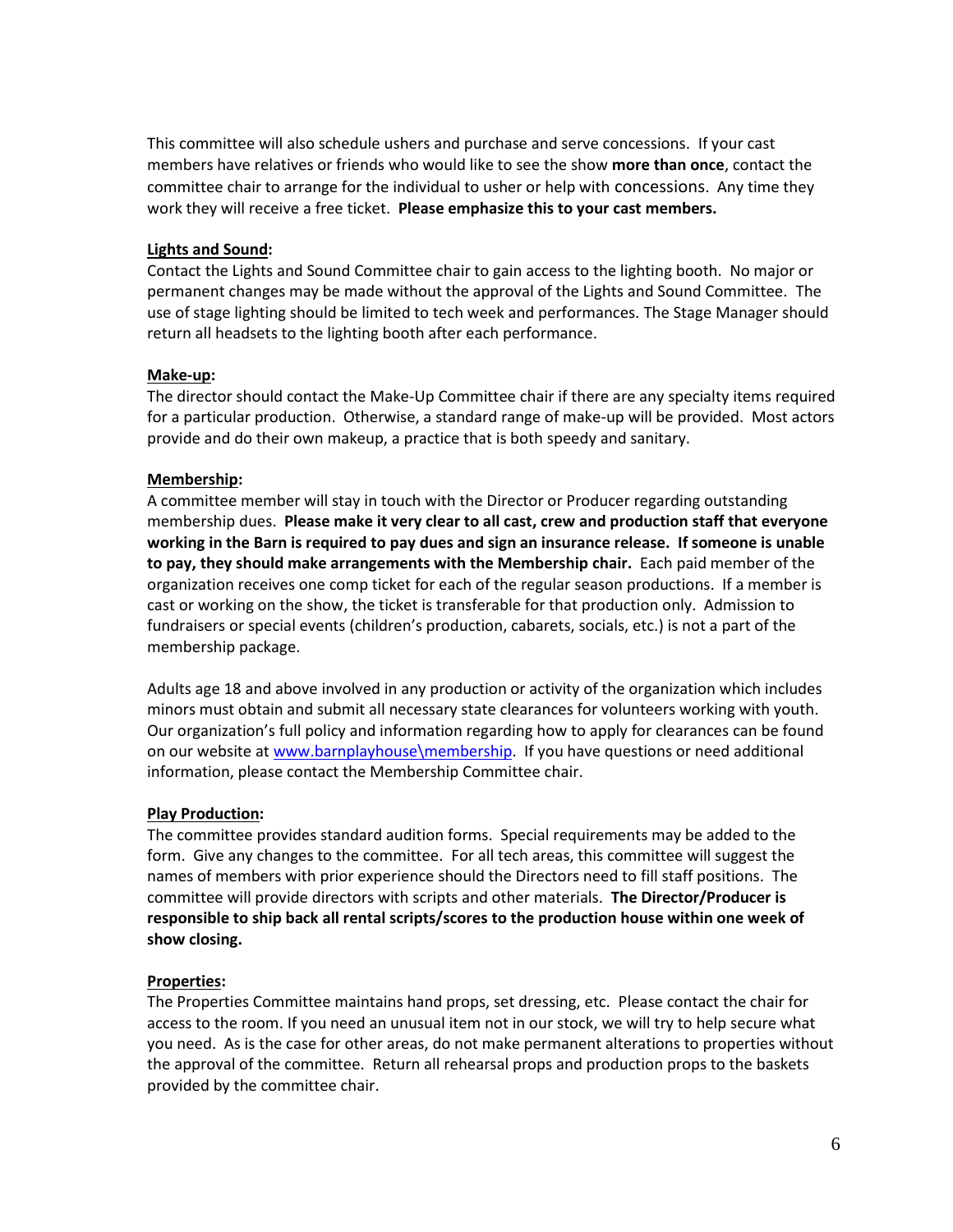# **Publicity:**

The committee will contact each director to arrange for: 1) audition and production materials; 2) scheduling publicity releases; 3) contacting newspapers for photo opportunities and 4) sending invitations to reviewers.

**Note: All information for the website and social networking sites should be forwarded to the Publicity Committee chair, who will then coordinate posting. If you wish to send out personal advertising for your production and/or auditions please contact the Publicity Committee chair for standard requirements (i.e. wording, credits, logos). We strive for consistency in all publicity materials.**

# **Social:**

The committee will set up the Opening Night party. Please communicate ideas for food/drink that may be connected to the theme or used in fact in your show. Also, there may be other social events connected to the Barn. Please encourage the involvement of all of your cast members whenever possible.

# **Stage:**

The chair or a committee member will show the director where flats, tools and other set pieces are located. Stage properties such as stairs, platforms, windows, etc. should not be dismantled without the approval of the Stage committee.

- **Stage Floor** Do not screw or nail set pieces into the floor. If you need assistance in planning your set bracing, please contact the Stage Committee chair.
- **Black Paint** Do not use mixed black paint for permanent stage walls, floor, or any part of the structure that extends into the audience. **If you are going to paint with black, purchase Sherwin-Williams latex in flat black only.** The Trooper store (Park Ridge shopping center) stocks it for us and has our tax identification on file. If you have any questions regarding the paint, please contact the Stage Committee chair.

# **Ways and Means:**

There will probably be very little impact of this committee on the life of the Director. A Dine-To-Donate event may be schedule during the run of your show. Please encourage all involved with production to attend. There also may be raffles, fish bowls or other small fundraising activities that happen during the intermission of your production.

# **D. Miscellaneous Items of Responsibility for Directors**

**Accident/Incident Reporting -** An Incident Report form must be completed for any accident/injury occurring to any person while you are in a supervisory position at the Barn.Complete all items to the best of your ability, sign and date the form. Submit the form to the President or other Board Member of The Dramateurs, Inc. immediately. A copy of the form is on our website. Additional forms are available for use under the Concession stand.

**Actors in the Lobby** - Actors are not permitted in the lobby after 7:00 p.m.

**Alcoholic Beverages** - **No alcoholic beverages are permitted on the property** with the exception of those served during the Opening Night party.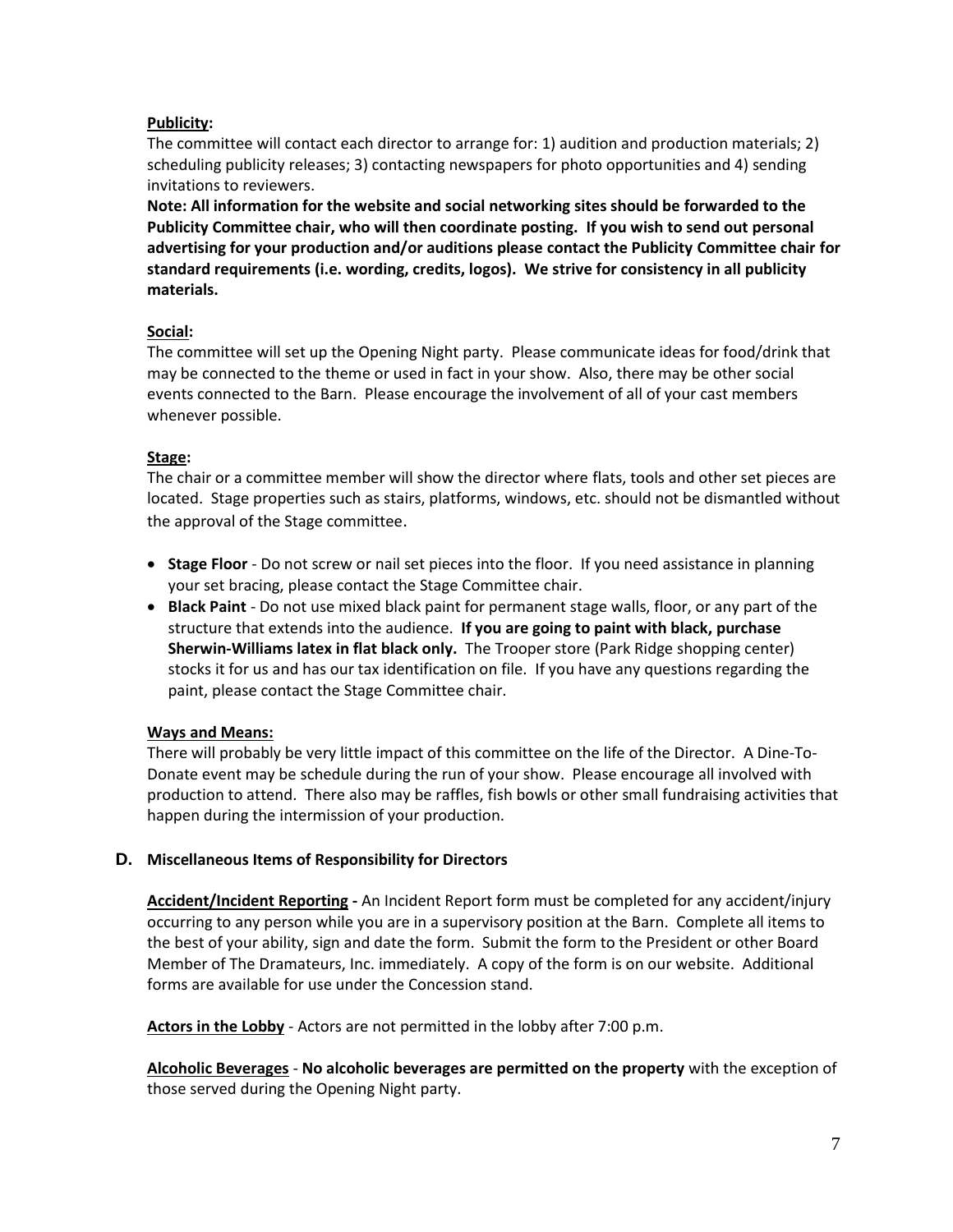**Heating and Air Conditioning -** Moderation is the key. Thermostats are located in the auditorium and backstage left. The director or stage manager only will be responsible for maintaining the air conditioning. Please keep doors closed while the a/c is running. The thermostat should be turned on no longer than two hours before the performance begins. The temperature is set. Please do not adjust it. Please try to keep it comfortable, but not frosty.

**Keep it Clean! This is a barn!** We have lots of little livestock living in the nooks and crannies of the place. They love leftover food. Please ensure your cast members dispose of all trash on a regular basis. Please have your cast and crew take turns emptying trash into the dumpster during rehearsals. While the House Committee may take care of trash on performance nights, please stress to everyone that the Barn belongs to all of us as members, so we all need to take responsibility for it, every time we are there.

**Lobby Decoration** - This usually includes some items related to the theme or concept of the show. We also use head shots of the actors. While decoration is optional, it is one of the aspects of our theatre that our audiences enjoy. We'd like you to handle this since you know more about your show than anyone. Bulletin boards are available for all displays. Please DO NOT staple or nail into the walls.

**Opening Night** - A special party is held during intermission on Opening Nights. Therefore, intermission on opening night is a bit longer than usual**.**

**Parking Policy** - Cast and staff may park out front during the rehearsal period, but beginning on the last night of tech, they should be instructed to park out back or on Rittenhouse Blvd. Also, there is a "No Theatre Parking" sign, which should be posted out front on Christopher Street prior to every performance. If it is not there please inform the House staff.

**Photographs -** We usually display 8 x 10 head shots or group shots of actors and staff as part of the lobby display during the run of a production. This is a budget item. Keep it cheap, but Polaroids are probably not an option.

**Programs** - The producer or director is responsible for the production and printing of the program, a budget item. The number of programs needed should be ascertained during the budget process when determining the number of seats in the house. If neither you nor a staff member has capability to create print ready material, contact Play Production.

**Rehearsal Schedule** - While rehearsing at the Barn it is important to remember that you are sharing rehearsal space and time with at least one other show. Each show is allotted time on Sunday (one group in the afternoon from  $1:00 - 5:00$  and one in the evening from  $6:00 - 11:00$ ) and 2 nights during the week (Monday thru Thursday). The first show to open has scheduling priority but is expected to leave these aforementioned times for the next show to rehearse. Any conflicts can be dealt with directly by the Directors or with the assistance of the Play Production Committee.

**Rehearsal Space** - The director is responsible for finding space to rehearse prior to the move into the Barn, but the Play Production committee will assist due to an agreement in place with Ascension UCC in Norristown. Contact the Board of Directors or PPC if a suitable location cannot be found. If you will be rehearsing offsite on a regular basis, you must obtain a signed agreement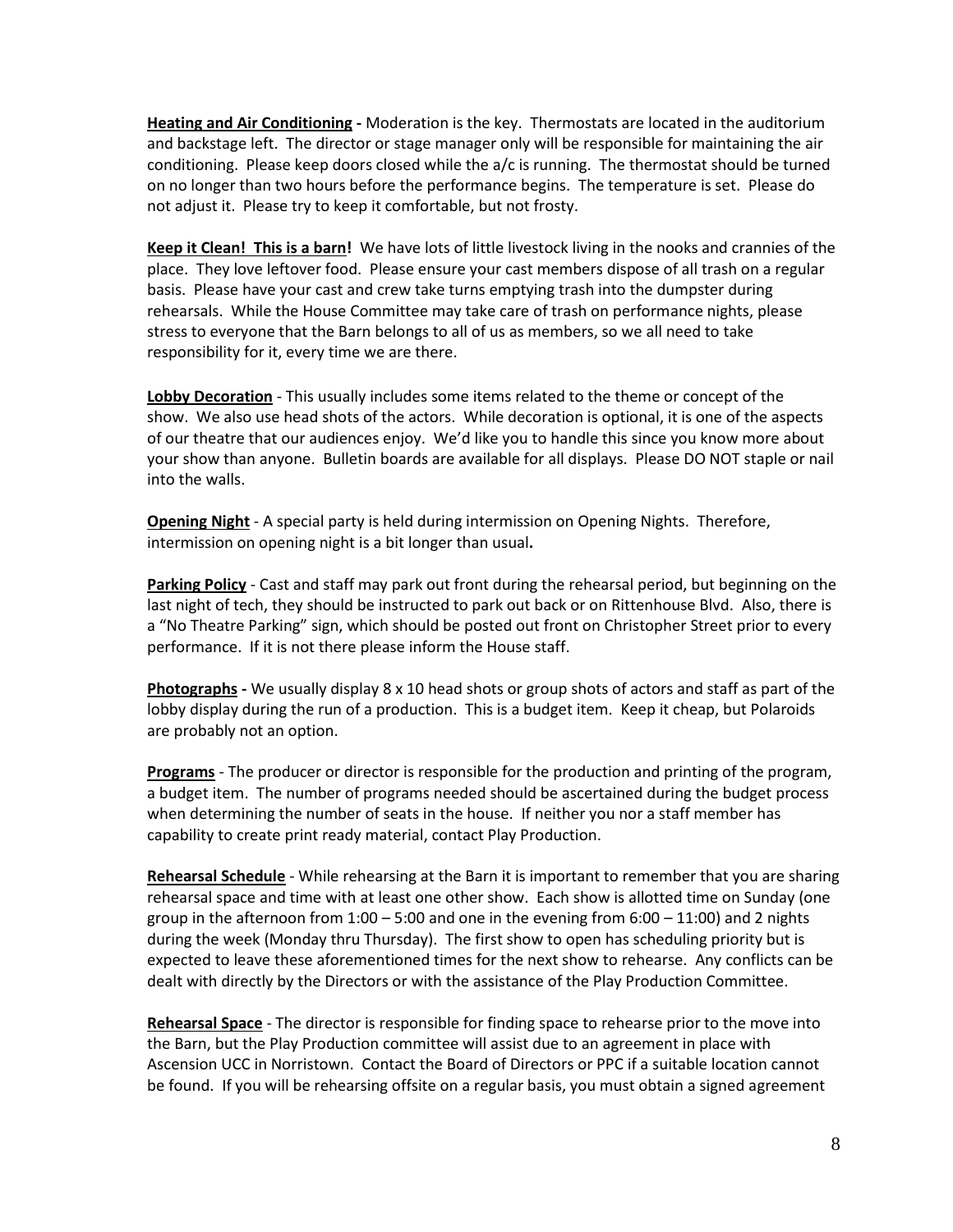with the owner of the property for insurance purposes. The Play Production Chair can provide a copy of the agreement.

**Release Forms** - All cast and staff members are required to sign an insurance release form as part of their membership application.

**Security** - Building security is your responsibility. Please make sure ALL doors, (downstairs, the pit, the back of the auditorium and both front entrances) are secured when you close the building.

**Set Strike** - Strike list essentials are listed on the following pages of this booklet. Please refer to the list and make sure all items listed are complete, so the theatre is ready for the next show to move in.

**Videotaping** – VIDEOTAPING IS NOT PERMITTED. Mechanical recording is dictated by the terms of each production agreement. In almost every circumstance, the royalty agreement does NOT grant the right to make, use and/or distribute a mechanical recording (rehearsal, performance or otherwise) of the play or any portion of it by any means whatsoever, including, but not limited to, audiocassette, videotape, film, CD, DVD and other digital sequencing.

On occasion, videotape permission is granted for an additional royalty fee. When that option is available, the producer and director will be so informed by Play Production.

# **Set Strike Essentials**

Responsible Person: Stage Manager/Director. Ultimately the set strike is the director's responsibility. Please use the following framework to develop your strike list. You may need to add details specific to your production.

# **Timing**

Set strike is mandatory immediately following the last show of the run.

# **Pre-Strike Suggestions**

- 1. Discuss with director/producer of next show, what they want kept and what they want cleared away.
- 2. Determined in advance what will be dismantled and what can be kept in one piece. Put this information on the set strike list. This should include things like legs or wheels which need to be removed or left attached to platforms, etc.
- 3. Cast should be told they can keep their lobby photos, but they will be disposed of during the strike if they are not claimed.
- 4. Post a strike list, with people assigned to each category.

#### **SPECIAL NOTE**

**It is the responsibility of the outgoing show to repaint the stage, proscenium areas, back wall of the stage, etc. in the color that is appropriate for the new set being constructed, typically the standard Sherwin-Williams latex in flat black. It is not the responsibility of the incoming show to paint everything black.**

After you have read all of this document, if you still have questions, please communicate them to the Play Production chair or the organization President who will be able to provide additional clarification.

**The Barn Playhouse: Set Strike Check List**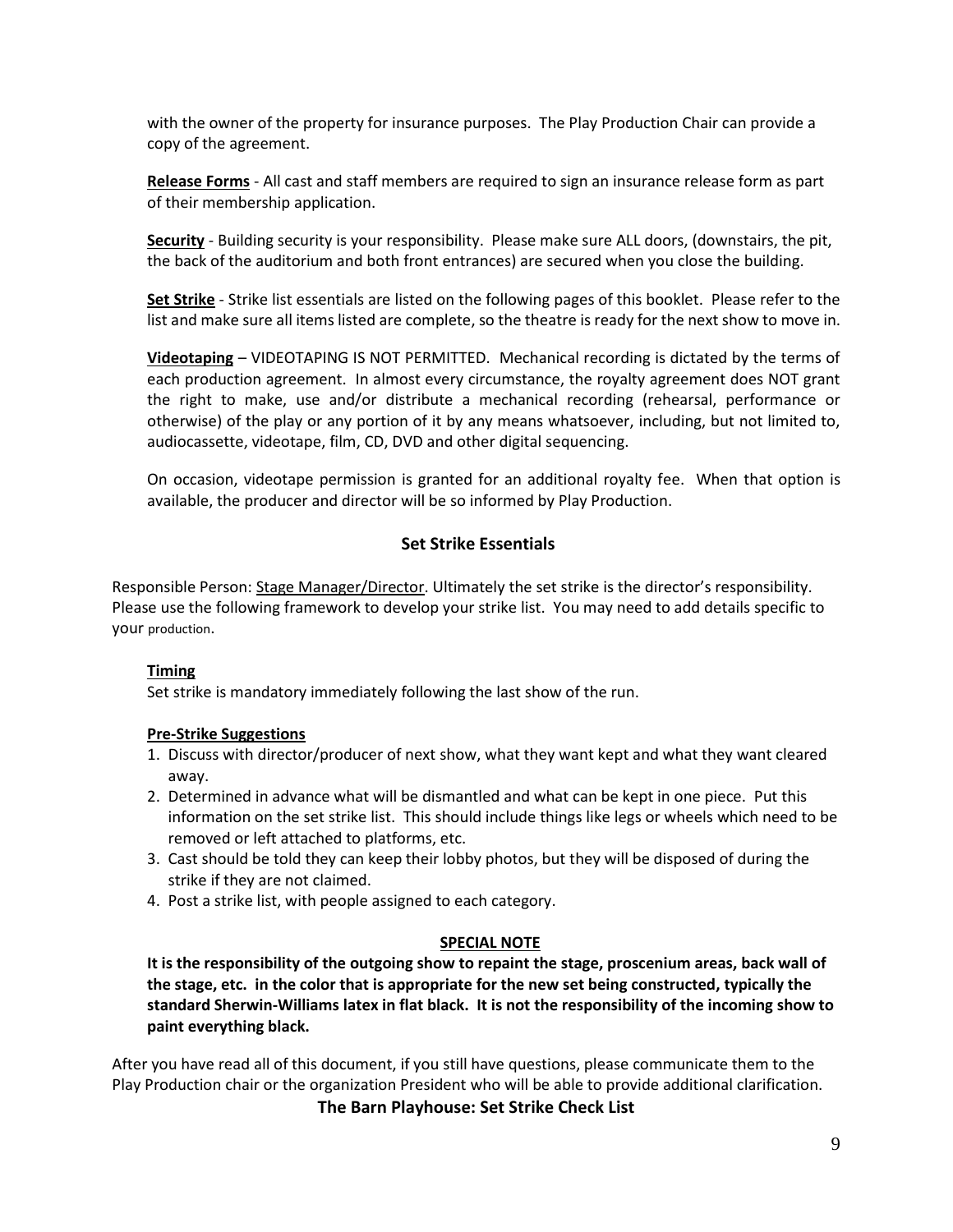# **Stage**

- □ Barn furniture returned to basement
- $\Box$  rented / borrowed furniture placed in lobby
- □ flats placed in storage space located under stage
- $\Box$  platforms taken downstairs
- □ wood taken downstairs
- □ stage floor swept

# **Bathrooms & Lobby**

- □ paper towels and toilet paper refilled
- □ sinks cleaned
- □ decorations and cast photos removed
- □ lobby floor swept
- $\Box$  bar wiped clean and straightened
- □ left-over food stored or disposed of
- □ trash taken to dumpster outside

# **Auditorium**

- □ programs and trash picked up
- $\Box$  floor-level chairs stacked and covered at back of the auditorium
- □ main auditorium floor swept/vacuumed
- $\Box$  costume racks from stage returned to make up room
- □ backstage trash to dumpster outside
- □ \_\_\_\_\_\_\_\_\_\_\_\_\_\_\_\_\_\_\_\_\_\_\_\_\_\_\_\_\_\_\_\_\_\_\_\_\_\_\_\_\_\_\_\_\_
- □ \_\_\_\_\_\_\_\_\_\_\_\_\_\_\_\_\_\_\_\_\_\_\_\_\_\_\_\_\_\_\_\_\_\_\_\_\_\_\_\_\_\_\_\_\_

# **Make-up Room / Dressing Areas / Green Room /Bathroom**

- □ floor swept
- $\square$  make-up counter washed and dried
- □ mirrors cleaned
- $\Box$  refrigerator(s) emptied and cleaned
- □ bathroom cleaned and restocked
- □ trash taken to dumpster outside
- 
- □ \_\_\_\_\_\_\_\_\_\_\_\_\_\_\_\_\_\_\_\_\_\_\_\_\_\_\_\_\_\_\_\_\_\_\_\_\_\_\_\_\_\_\_\_\_ □ \_\_\_\_\_\_\_\_\_\_\_\_\_\_\_\_\_\_\_\_\_\_\_\_\_\_\_\_\_\_\_\_\_\_\_\_\_\_\_\_\_\_\_\_\_

# **Costumes**

- □ Costumes collected
- □ Barn costumes placed on chairs in back of auditorium
- $\Box$  Rented/borrowed costumes placed as designated by the Costume Chair
- □ \_\_\_\_\_\_\_\_\_\_\_\_\_\_\_\_\_\_\_\_\_\_\_\_\_\_\_\_\_\_\_\_\_\_\_\_\_\_\_\_\_\_\_\_\_
- □ \_\_\_\_\_\_\_\_\_\_\_\_\_\_\_\_\_\_\_\_\_\_\_\_\_\_\_\_\_\_\_\_\_\_\_\_\_\_\_\_\_\_\_\_\_
- **Props**
	- $\Box$  all props cleared from the stage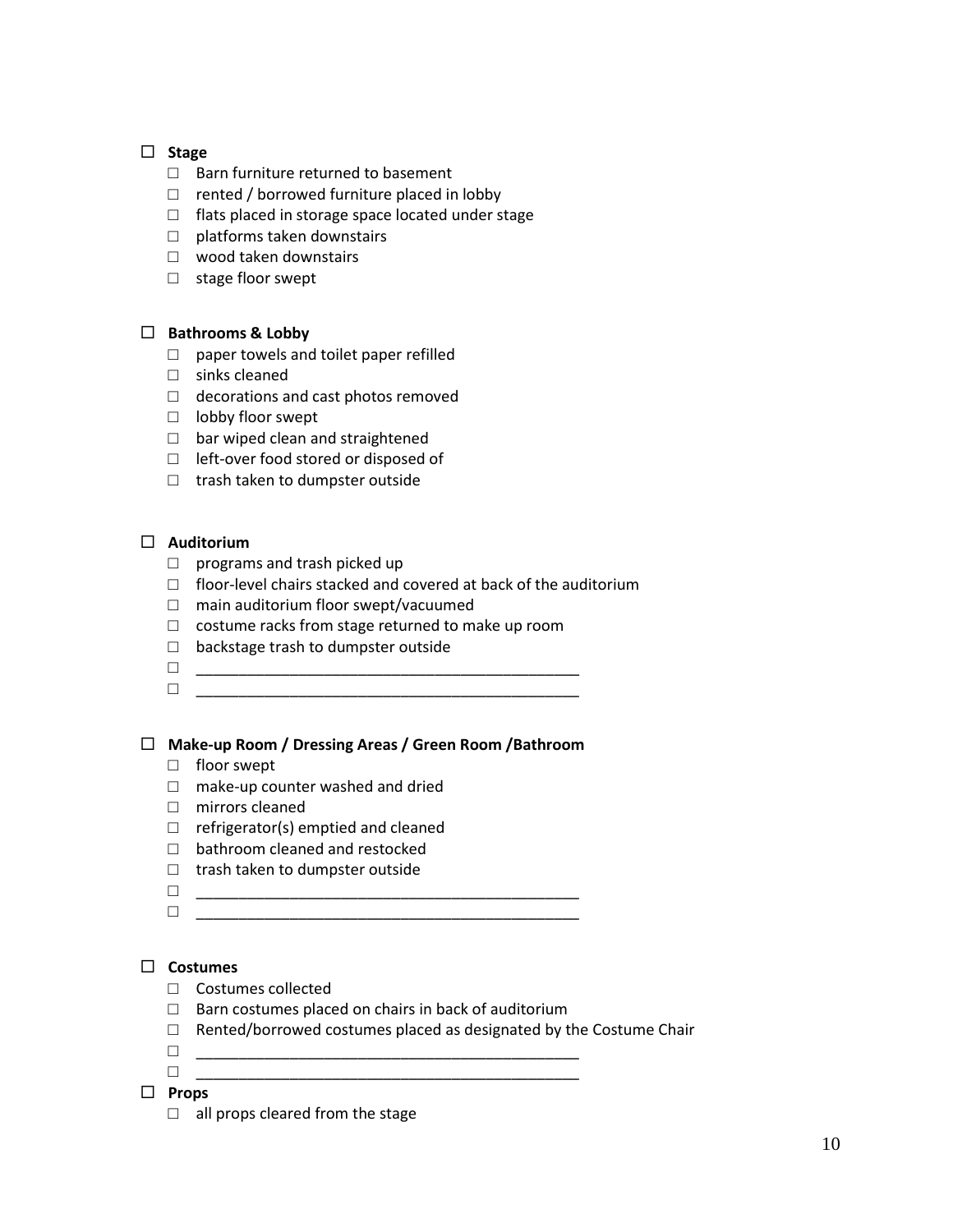- □ collect all props
- $\Box$  check for props inside other props or furniture
- $\square$  remove batteries from battery-powered props, if any
- $\Box$  clean props where necessary (e.g. food from dishes)
- □ borrowed or rented props placed in the lobby
- $\Box$  Barn props placed on the shelves at the top of the Prop Room stairs – baskets are available for carrying props upstairs
- □ \_\_\_\_\_\_\_\_\_\_\_\_\_\_\_\_\_\_\_\_\_\_\_\_\_\_\_\_\_\_\_\_\_\_\_\_\_\_\_\_\_\_\_\_\_ □ \_\_\_\_\_\_\_\_\_\_\_\_\_\_\_\_\_\_\_\_\_\_\_\_\_\_\_\_\_\_\_\_\_\_\_\_\_\_\_\_\_\_\_\_\_

# **Light & Sound Booth**

- □ light/sound equipment cleared from the stage, except monitors
- □ extension cords wrapped and placed in light booth
- □ equipment covered
- $\Box$  stage manager collects headsets and return them to the chargers in the light booth
- □ trash removed
- □ \_\_\_\_\_\_\_\_\_\_\_\_\_\_\_\_\_\_\_\_\_\_\_\_\_\_\_\_\_\_\_\_\_\_\_\_\_\_\_\_\_\_\_\_\_
- □ \_\_\_\_\_\_\_\_\_\_\_\_\_\_\_\_\_\_\_\_\_\_\_\_\_\_\_\_\_\_\_\_\_\_\_\_\_\_\_\_\_\_\_\_\_

# **Orchestra Pit (where applicable)**

- □ chairs stacked
- □ music stands placed in areas between ladder and light equipment
- $\Box$  extension cords and pit lights placed in blue plastic container
- □ floor swept/vacuumed
- □ piano covered
- □ orchestra parts placed in lobby on box office ledge
- □ trash removed
- □ \_\_\_\_\_\_\_\_\_\_\_\_\_\_\_\_\_\_\_\_\_\_\_\_\_\_\_\_\_\_\_\_\_\_\_\_\_\_\_\_\_\_\_\_\_
- □ \_\_\_\_\_\_\_\_\_\_\_\_\_\_\_\_\_\_\_\_\_\_\_\_\_\_\_\_\_\_\_\_\_\_\_\_\_\_\_\_\_\_\_\_\_